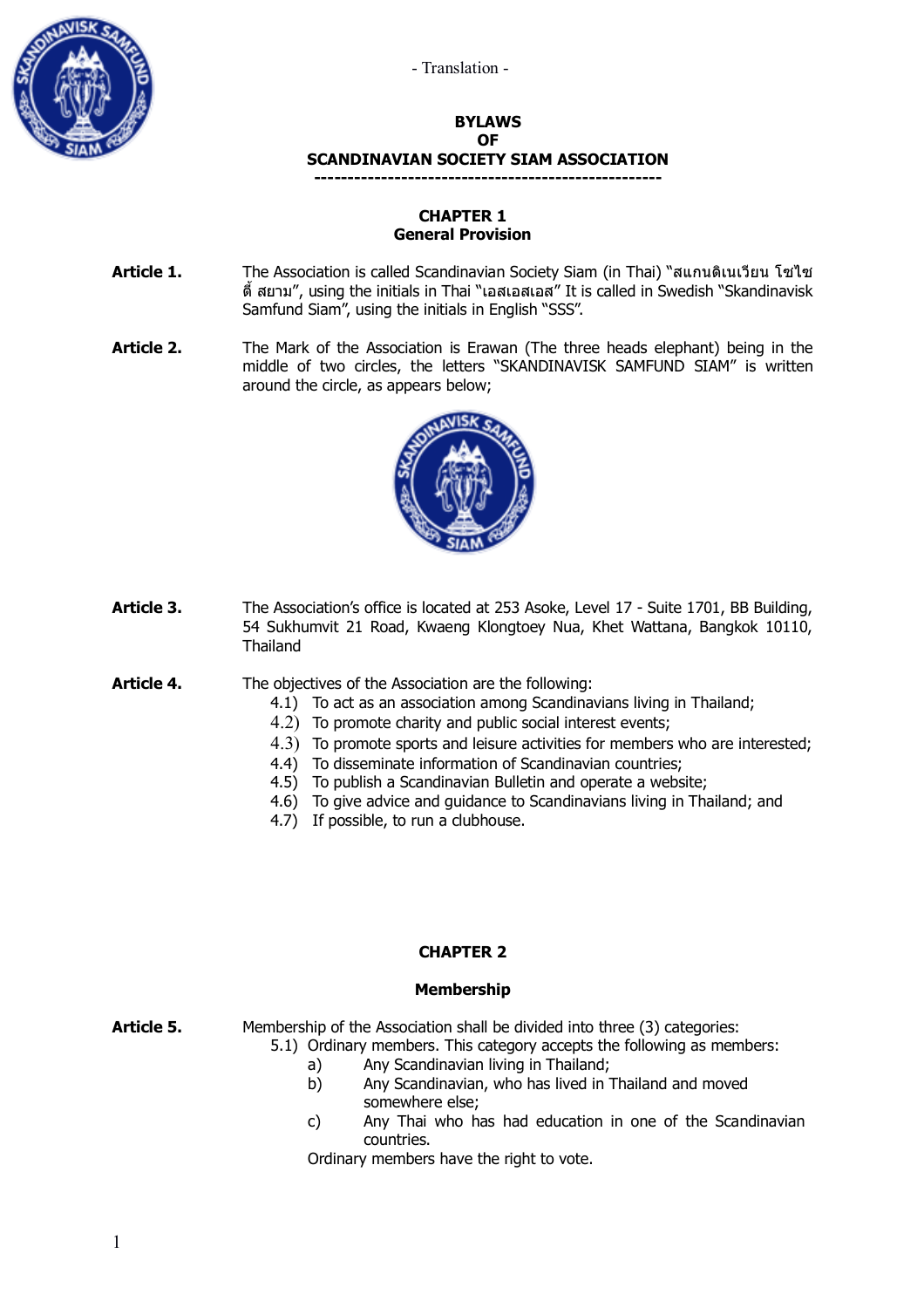- 5.2) Associated members. This category accepts the following as members:
	- a) Any person having a connection to the Scandinavian Society Siam but not being entitled to ordinary members;
	- b) Any person being admitted by unanimous vote in the Board with not exceeding 10% of total number of members;

 Associate members do not have the right to vote and are not eligible to stand for election to the Board.

- 5.3) Honorary members. This category accepts the following as members:
	- a) Any person who has made a special contribution to the development and maintenance of the Association. Honorary membership must be accepted by the Board of Director's meeting.

Proposition of honorary members may be put forward at the Annual General Meeting. Propositions may be put forward by the Board or by at least ten of the Society's ordinary members. If members put the proposition forward, a written request must be sent to the Board at least a month before the end of the financial year.

- **Article 6.** Members must possess the following qualifications:
	- 6.1) Become sui juris;

(Definition: Person of full age and legal capacity, possessing full civil and social rights to act on his or her own without being subject to parental or a guardian's authority. A normal adult man or woman unburdened by a legal incapacity such as bankruptcy. Latin for, of one's own right.)

- 6.2) Exemplary of good character; and
- 6.3) Have not been ordered by the court to be bankrupt or incompetent or equivalent to incompetent person or convicted of imprisonment, except for grounds of negligent or petty offenses. Having of such court's order shall apply only at the time of the membership application or during membership term.
- Article 7. Membership Fees:
	- 1. Introduction fee:
	- There is no introduction fee charged to new member in any categories. 2. Membership fee:
		- 1) Ordinary member's basic fee: Baht 1,000 per year.
		- 2) Associated member's fee: Determined at the Annual
		- 3) Honorary member's fee: There is no membership fee

General Meeting annually. charged to honorary members.

The General Assembly decides any additional fees for the following members:

- a. Family Members living in Thailand
- b. Individual Members living in Thailand
- c. Members living outside Thailand

# **Article 8.** Admittance into the Association:

A person who wishes to become a member of the Society must send a written application to the Board.

# 8.1)Ordinary members:

- 1. Applications must be submitted to the Board in the format provided on the Association's Membership Application Form. This is also available on the Association's web-site.
- 2. Applications must be approved by the Board before membership takes effect.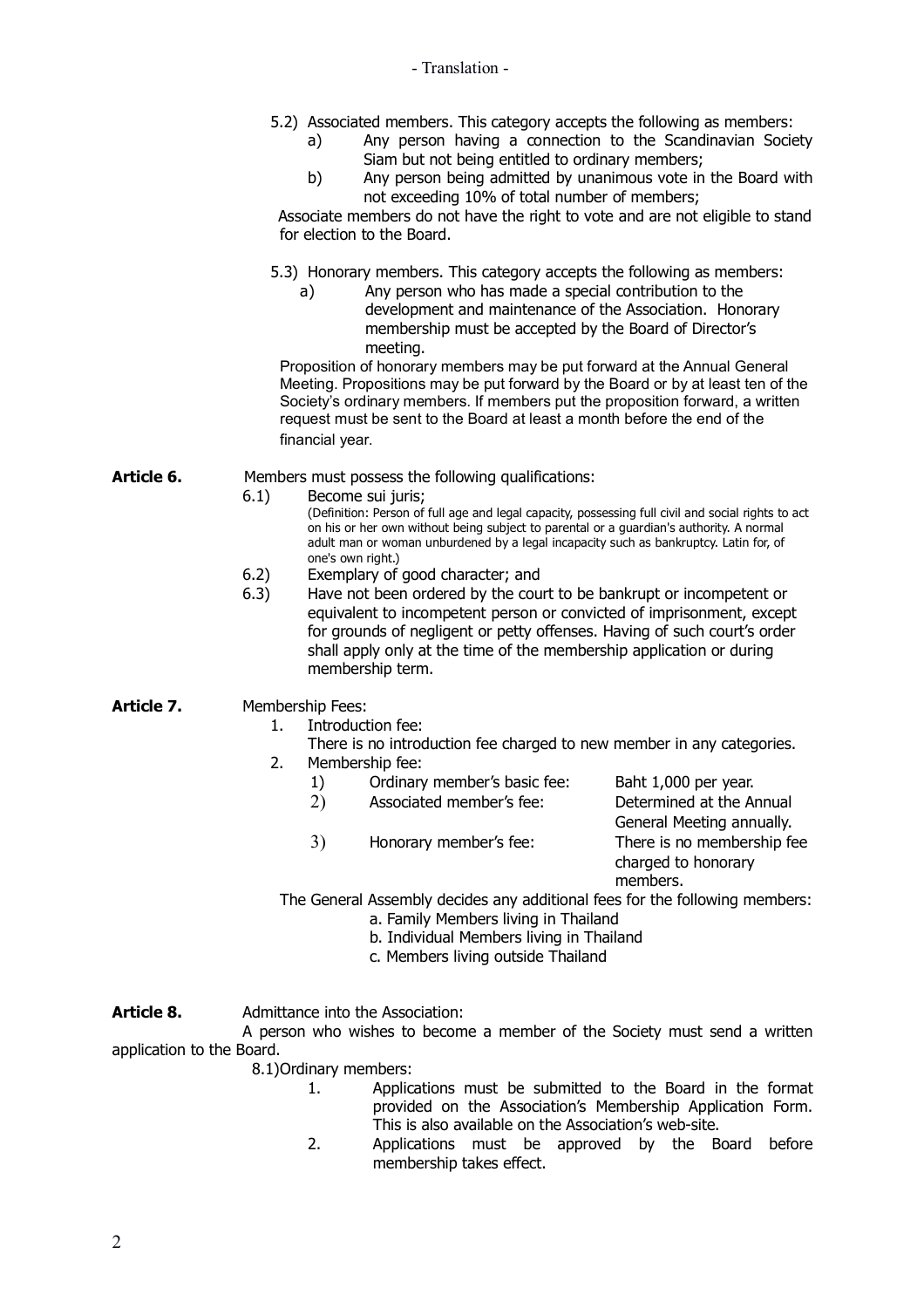- Translation -

- 3. If the Board decides to decline any application, the reason may be given to the General Meeting for final conclusion.
- 8.2) Associated members:
	- 1. Applications must be submitted to the Board in the format provided on the Association's Membership Application Form. This is also available on the Association's web-site.
	- 2. Applications must be approved by the Board before membership takes effect.
	- 3. Propositions may be put forward by the Board or by at least ten (10) of the Association's members; and
- 8.3) Honorary members:
	- 1. Proposition of honorary members may be put forward in the Annual General Meeting;
	- 2. The number of honorary members may not exceed 10% of the Association's total number of members.
- **Article 9.** After the Board has approved the application for new membership, new member shall pay the fee from the beginning of the month they were accepted as member.

**Article 10.** Membership of Association may be terminated in any of the following reasons:

- 10.1) Death;
- 10.2) Resignation:
	- Written notice of resignation shall be submitted to the Secretary;
- 10.3) Failure to pay the membership fees within two months from the maturity date;
- 10.4) Loss of qualification as member in article (6);
- 10.5) Exclusion decided by the Board, for serious cause, including failure to comply with objective of the Association, failure to comply with the Articles of Association or the internal rules of the Association, or Member's behavior which might blemish the Association. To exclude a member, a majority of at least two thirds of the votes must be obtained at the General Meeting;
- 10.6) On a member being declared bankrupt by the Court.
- 10.7) Dissolution of the Association.

# Article 11. Rights and duties of members.

- 11.1) Entitled to offer opinions on the operation of the Association;
- 11.2) Entitled to attend the Meetings of the Association;
- 11.3) Ordinary members entitled to the right to vote, elected, or appointed as committee of the Association and entitled to one vote in the General Meeting;
- 11.4) Entitled to the right to request the Board to examine the documents and assets of the Association;
- 11.5) Obliged to comply with the Articles of Association and the Bylaws;
- 11.6) Obliged to cooperate and support the various activities of the Association;
- 11.7) Be responsible for the reputation of the Association;
- 11.8) Be liable for the debt of the Association not exceeding the amount of the subscription due by each member; and
- 11.9) Entitled during working hours of the Association to inspect the business and property of the Association.

## **CHAPTER 3**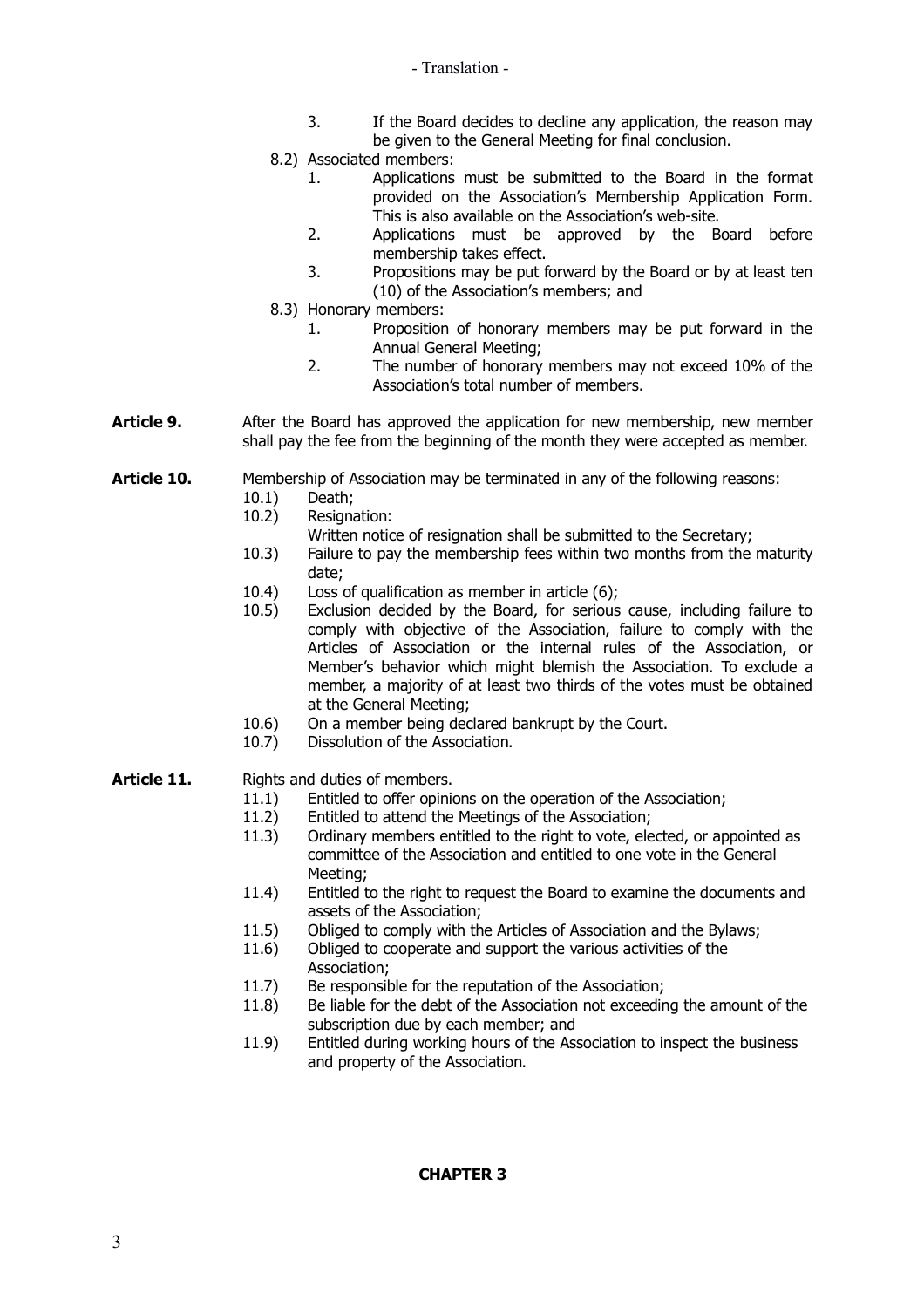## **Operation of the Association**

Article 12. The Board of Directors will manage the affairs of the Association, and will be elected from among the members at an Annual General Meeting.

> The Board consists of five directors, as well as two substitutes with a right to participate in the Board meetings but without the right to vote, who are elected at the Annual General Meeting for a one-year term. The Annual General Meeting elects the Chairman. The Board constitutes the Vice-Chairman, Treasurer and Secretary. The Vice-chairman is the deputy for the Chairman.

The Board has duties and responsibilities as follows:

12.1) Chairman:

Lead the affairs of the Association, the director of the Board, shall officially represent the Association in its dealings with other bodies and third parties and lead the Board meeting.

- 12.2) Vice-Chairman: Assistant to the Chairman for administrative affairs, acting Chairman; when the Chairman is not present and/or is unable to perform the duty for whatever reason.
- 12.3) Secretary:

Manage in the affairs of the Association and to comply with the orders of the Chairman, to be responsible for the minutes and records of the Association, shall manage complete minutes for records of the Boards and the General Meeting of the Association.

- 12.4) Treasurer: Is responsible for all financial matters, accounting income, preparing the balance sheet of the Association and document any evidence of the Association for inspection.
- 12.5) Receptionist: Is responsible for receiving guests of the Association. To prepare and arrange a meeting place for the Associations.
- 12.6) Registrar:
	- The registrar shall be responsible for preparation and maintain the member's registration according to the facts.
- 12.7) Public relations: Is responsible for dissemination of business and reputation of the Association.
- 12.8) The other positions: Appointed by the Board of Directors deems necessary. The number of the positions of the board, when combined with the above position shall not exceed the amount specified in these Articles of the Association.
- Article 13. When the election for the Board is arranged, at least three (3) of the Scandinavian countries must be represented, provided that they are present at the General Meeting and that they have agreed to stand for election.
- **Article 14.** If one of the representatives leaves the Board during the year, it will be replaced by one of the substitutes. If the Chairman leaves the Board during the year, the Vice-Chairman shall be replaced and a new Vice-Chairman shall be elected by the Board.
- Article 15. The retirement of the representative of the Board shall occur under the following reasons:
	- 15.1) Death;
	- 15.2) Resignation; or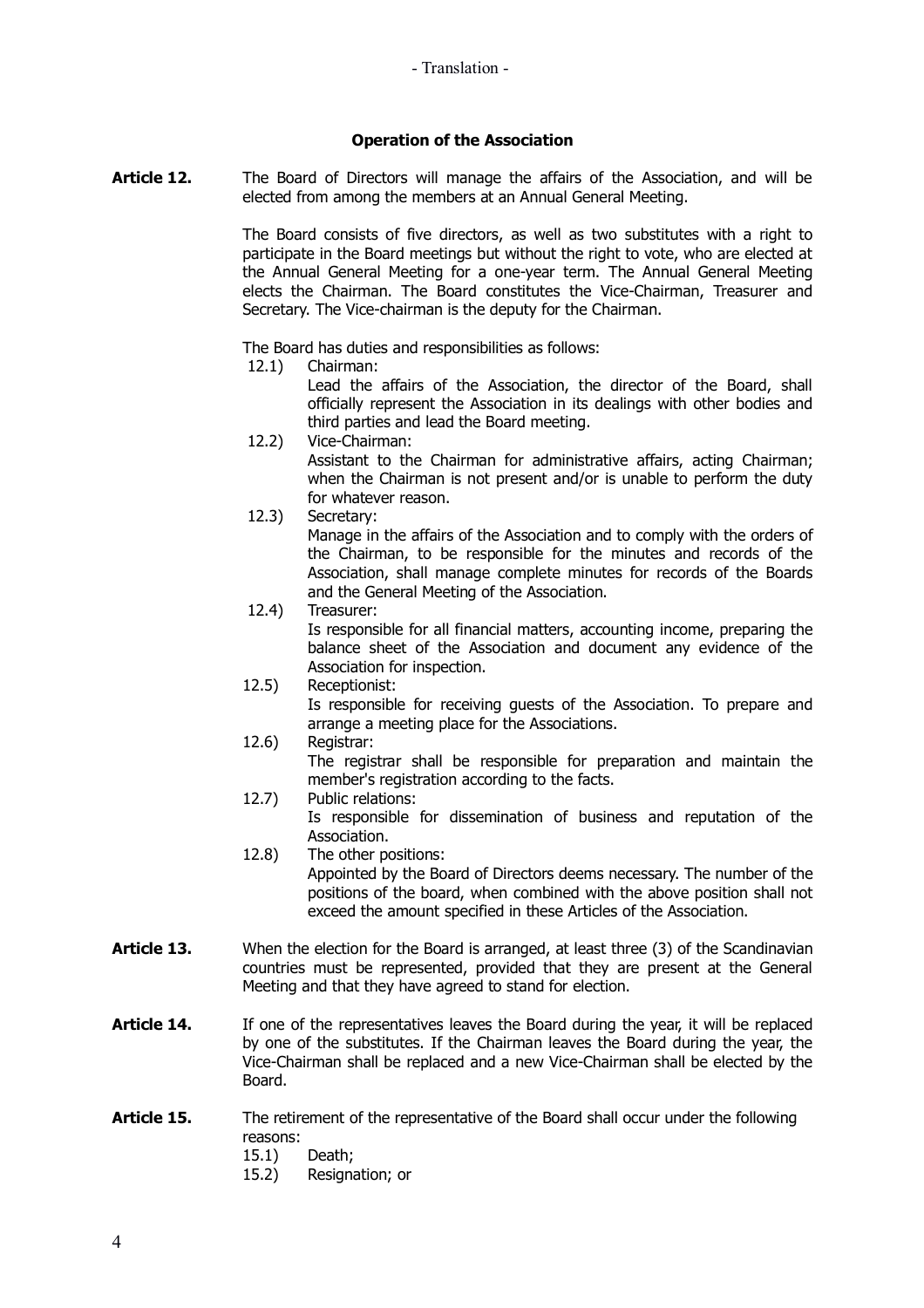- 15.3) General Meeting's resolution.
- **Article 16.** The Board members who wish to resign from the Board is required to give a written notice of resignation addressed to the Board, with the approval of the Board.
- **Article 17.** The Board meeting shall have the following matters on the agenda:
	- 17.1)Approval of the minutes from last board meetings.
	- 17.2) Registration of in-and outgoing mail;
	- 17.3)Approval of receipts from paid bills;
	- 17.4) Summary from the Party committee's activities;
	- 17.5) Minutes from activities taken place since last Board meeting;
	- 17.6) The Bulletin;
	- 17.7) Admittance of new members and cancellation of membership;
	- 17.8) Other general management of the Association on necessary.

Simple majority makes decisions. If the ballot is equal, the Chairman's or its replacement's vote make the decision. Matters which were discussed during the Board meeting are noted in the minutes, which are signed by the Chairman or his/her substitute.

**Article 18.** The quorum of the Board meeting shall have not less than four of its ordinary members.

#### **Gatherings**

The Board must ensure, based on the financial situation of the Society, that gatherings do not show profits or deficits. Members, who register for various gatherings must, if it does not attend, pay the fee determined by the Board for the specific gathering.

#### Sports- and Hobby arrangements

For each sport or hobby, which is started by the Society, a section is created with a leader who is responsible to the Board for the section's activities. The Board may subsidies various sports-and hobby arrangements to create interest for these.

The Bulletin

The Board must ensure that the Bulletin contains information about forthcoming events and that it contains columns for the members' opinions, announcements, articles and various advertisements. The Bulletin should be issued six times per year. The Bulletin is sent to all members.

#### Clubhouse

Decisions on acquiring or renting a Clubhouse for storing of various documentation, library and materials for parties, liquor etc, can only be decided at a General Meeting.

## **CHAPTER 4**

#### **General Meeting**

- **Article 19.** General Meeting of the Association, there are two types of meetings:
	- 18.1) Annual General Meeting
	- 18.2) Extraordinary General Meeting.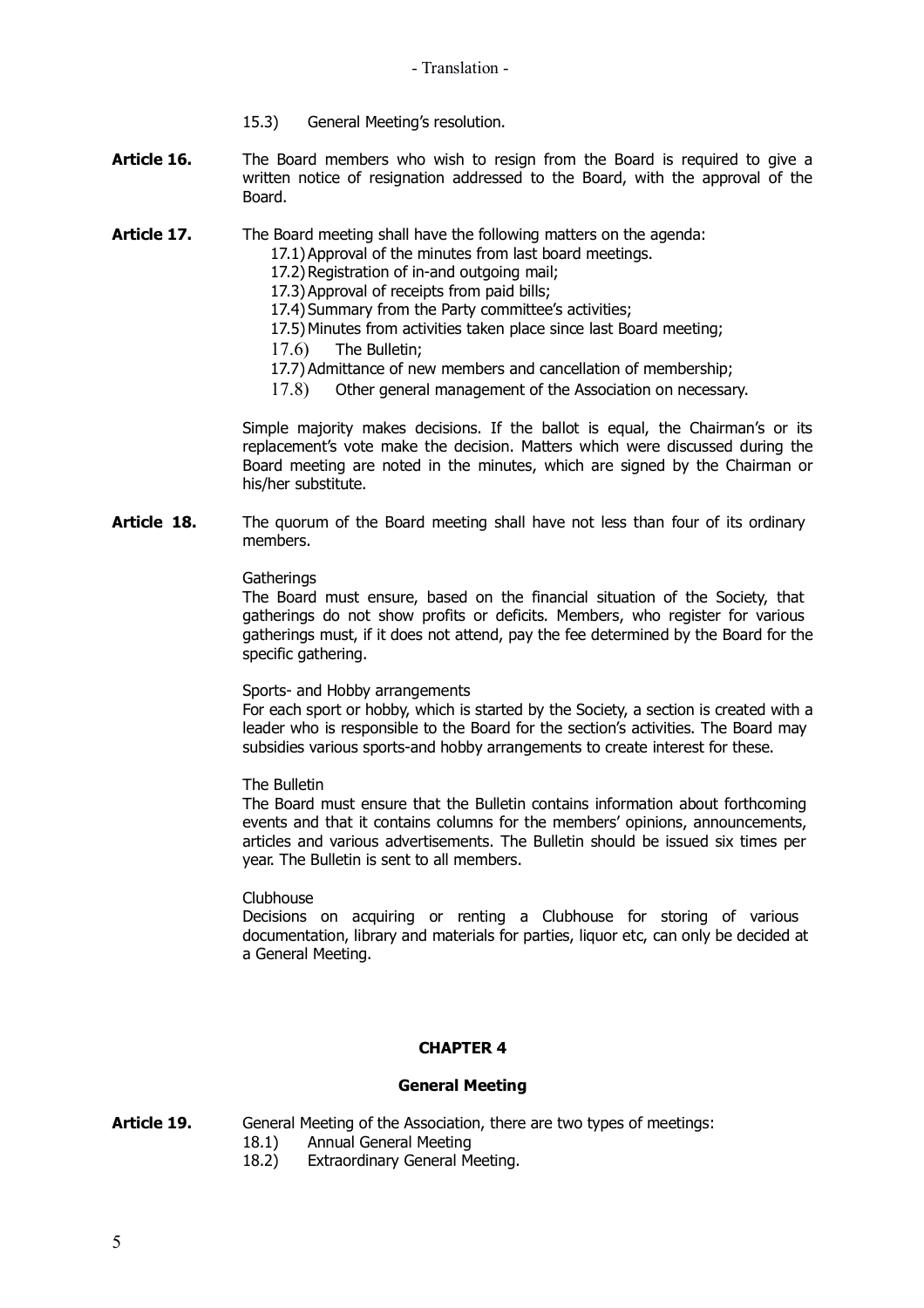**Article 20.** The Annual General Meeting must be held within two (2) months after the end of the financial year.

> In summoning a general meeting, a notice for the meeting must specify the place, the day and the hour of the meeting as well as its agenda, and closely relevant details and documents shall also be sent. The notice shall be sent not later than ten (10) days before the date fixed for the meeting to every member whose name appears in the register of the Association, or may be published at least twice in a prevailing local paper, not less than ten (10) days before the date of the meeting.

- **Article 21.** The following topics must be registered on the Agenda for the Annual General Meeting:
	- 21.1) Election of Chairman of the Annual General Meeting
	- 21.2) Approval of the minutes from last yarøs Annual General Meeting
	- 21.3) Approval of the Society's activities the last year
	- 21.4) Approval of the audited accounts
	- 21.5) Discussions on proposals of changes in the Articles or the Bylaws
	- 21.6) Discussion on other proposals submitted in advance of the meeting
	- 21.7) Election of Chairman of the Board
	- 21.8) Election of four members and two substitutes to the board of directors
	- 21.9) Election of auditor and substitute auditor;
	- 21.6) Proposals of activities for the following year; and
	- 21.7) Other matters.

The members present at the Annual General Meeting elect the Chairman of the Annual General Meeting. It is the duty of the Chairman of the Annual General Meeting's duty to ensure that the meeting has been legally summoned according to the Bylaws and lead the meeting.

Proposal for discussions at the Annual General Meeting may be put forward by the Board or by ordinary members. If one member requests a proposal discussed at the Annual General Meeting, it should make this known to the Board in writing within one month before the end of the financial year.

Proposals for discussions at the Annual General Meeting must be noted in the programme, under 21.5 and 21.6, with a concise wording and it must have been noted in the written summons to the members stated in Article 20.

**Article 22.** The Annual General Meeting elects the Chairman, four representatives to the Board and two substitutes to the Board, one Auditor and one substitute to the Auditor for the following year.

> When electing a Chairman, candidates are proposed and written on a board. The Chairman is elected from the proposed candidates by rising of hands, or when an eligible voter wishes, by secret ballot where the voters write the name of one of the proposed candidates.

> Election of four representatives to the Board and two substitutes are elected from proposed candidates, which are written on a board. At least six candidates must have been proposed. The voting procedure is to write down six names from the proposed list. The four candidates who receive the most votes are considered as elected into the Board, while two candidates who receive the lesser votes are considered as being elected as substitutes to the Board.

> The Auditor and substitute Auditor are elected from proposed candidates, which are written on a board. The voting procedure is by rising of hands, or when an eligible voter wishes, by secret ballot where the voters write the name of one of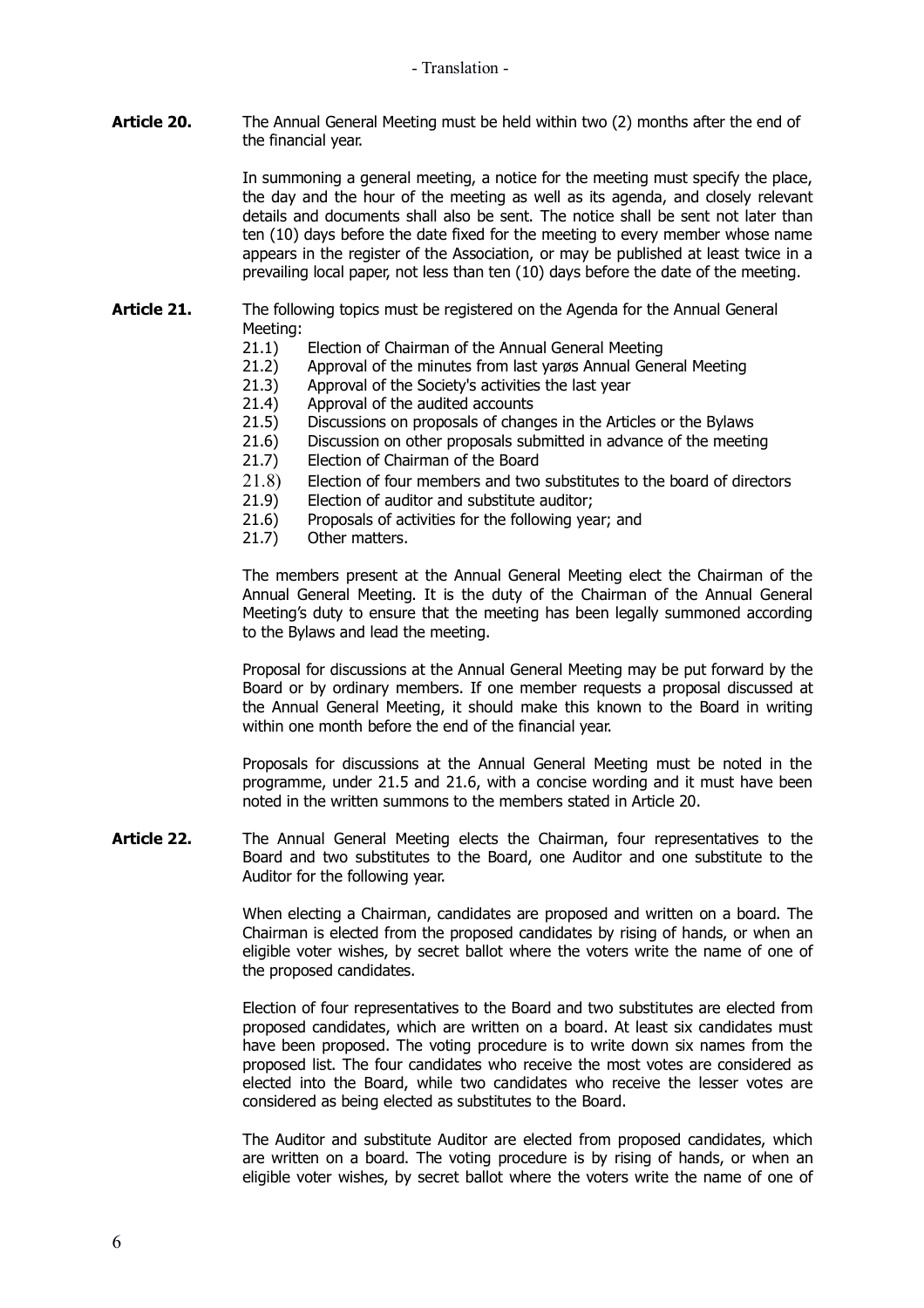#### - Translation -

the proposed candidates. The candidate with the most votes becomes the Auditor for the Society, while the candidate who receives the lesser votes is elected substitute Auditor.

Absent members may by written consent, which must be presented to the Board and the Chairman of the Annual General Meeting, authorize another member to vote in its absence. A member may not represent more than two absent members.

An absent member may be elected to the Board or as Auditor if the member has agreed to this in writing.

Article 23. The Annual General Meeting is authorized to make decisions when summons have been sent out according to Article 20.

> In a General Meeting of the association, members present at the meeting of not less than one-fourth of the total number of members constitute a quorum.

> If the quorum so provided is not present, the General Meeting, if summoned upon requisition of members, shall be dissolved. But if the General Meeting had not been summoned upon the requisition of members, another general meeting shall be summoned by the Board within fourteen (14) days from the date of the first summoned meeting to confirm decisions made at the first General Meeting and at such meeting no quorum shall be necessary.

**Article 24.** Voting on Article 21.5 in the Agenda, proposals to changes in the Articles of Association or the Bylaws of the Association shall be decided by at least two thirds of the eligible voters attending the General Meeting.

> Each member shall have one vote. In the case of an equality of votes, the chairman of the meeting shall have an additional vote as casting vote.

- Article 25. Minutes from the General Meeting must be recorded, and signed by the departing Chairman or its substitute. Minutes from the Board meetings held throughout the year must be presented at the General Meeting.
- **Article 26.** Summons for Extraordinary General Meeting are sent out if the Board finds it necessary or when at least twenty five members send a written request to the Board stating the reason why an Extraordinary General Meeting must be called for.

Summons must be sent out in writing to all members at least ten (10) days before the Extraordinary General Meeting.

If members request an Extraordinary General Meeting, it must be held at least thirty (30) day after the Board has received the request.

## **CHAPTER 5**

## **Financial and property**

**Article 27.** Financial assets are the responsibilities of the Board of Directors. The Association's cash must be deposited in a bank account in the name of the Association in a bank decided by the Board of Directors.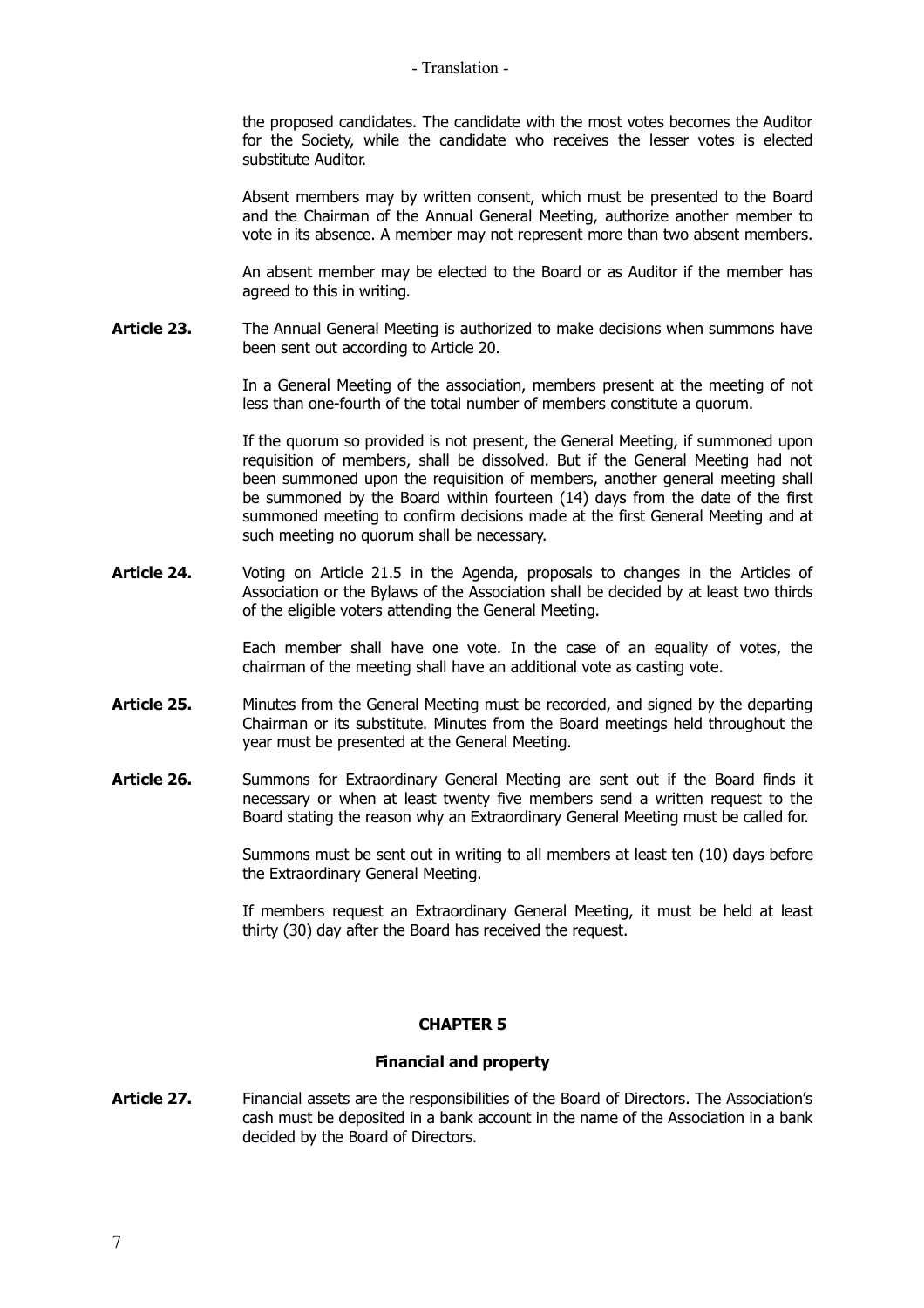- Translation -

It is the Treasurer's responsibility to see that the Society's financial means are deposited on an interest giving bank account and to ensure that the cash fund does not exceed Baht 20.000,-.

The following transactions can only be made after voting in the General Meeting where at least two thirds of the eligible voters support it.

Purchase, sale or renting of real estate.

Taking up of loans.

Donations from the Society worth more than Baht 5.000,

Bank withdrawals may only be operated by The Treasurer or the Chairman. If the above-mentioned are not present, one of the representatives from the Board may operate the withdrawals by written confirmation.

**Article 28.** The financial year starts on 1<sup>st</sup> April and ends on 31<sup>st</sup> March.

**Article 29.** Annual accounting and Auditing:

- 29.1) The annual account, consisting of proceedings and status and approved by the Board, shall be presented to an Auditor elected by the General Meeting;
- 29.2) The annual account approved by the Board must be approved by the Auditor elected at the General Meeting;
- 29.3) The audited accounts must be sent to all the members at least three (3) days before the General Meeting.
- **Article 30.** Transfer of assets can only be made after voting in the General Meeting where at least two thirds of the eligible voters support it.
- **Article 31.** Chairman has the power to order for payment of not exceeding Baht 20,000 per payment or collectively not exceeding Baht 50,000 per month. In case more amount of money is required, approval from the Board must be obtained. However, the Board shall approve the payment of not exceeding Baht 200,000. Higher payment must be approved by the general meeting.

Every order for payment of the first paragraph, chairman must notify the Board of Directors in the next meeting.

Article 32. The Treasurer shall prepare consolidated balance sheet of the Association each month and presented to the Association and to prepare financial statements for each financial year (31 $<sup>st</sup>$  March) to propose to the Annual General Meeting.</sup>

## **CHAPTER 6**

## **Changes to Articles and the abolition of the Association.**

- Article 33. The Articles shall only be changed by resolution of the General Meeting; the quorum of the meeting shall have not less than one-half of all the Ordinary Members. To amend the Articles, a majority of at least two thirds of the votes must be obtained at the General Meeting.
- **Article 34.** Decisions on dissolution of the Association can only be made at an extraordinary General Meeting, which has the dissolution of the Society as its sole purpose and where at least half of the members living in Thailand are present. To decide on the dissolution of the Association, two thirds of the votes must be in favor of the dissolution.